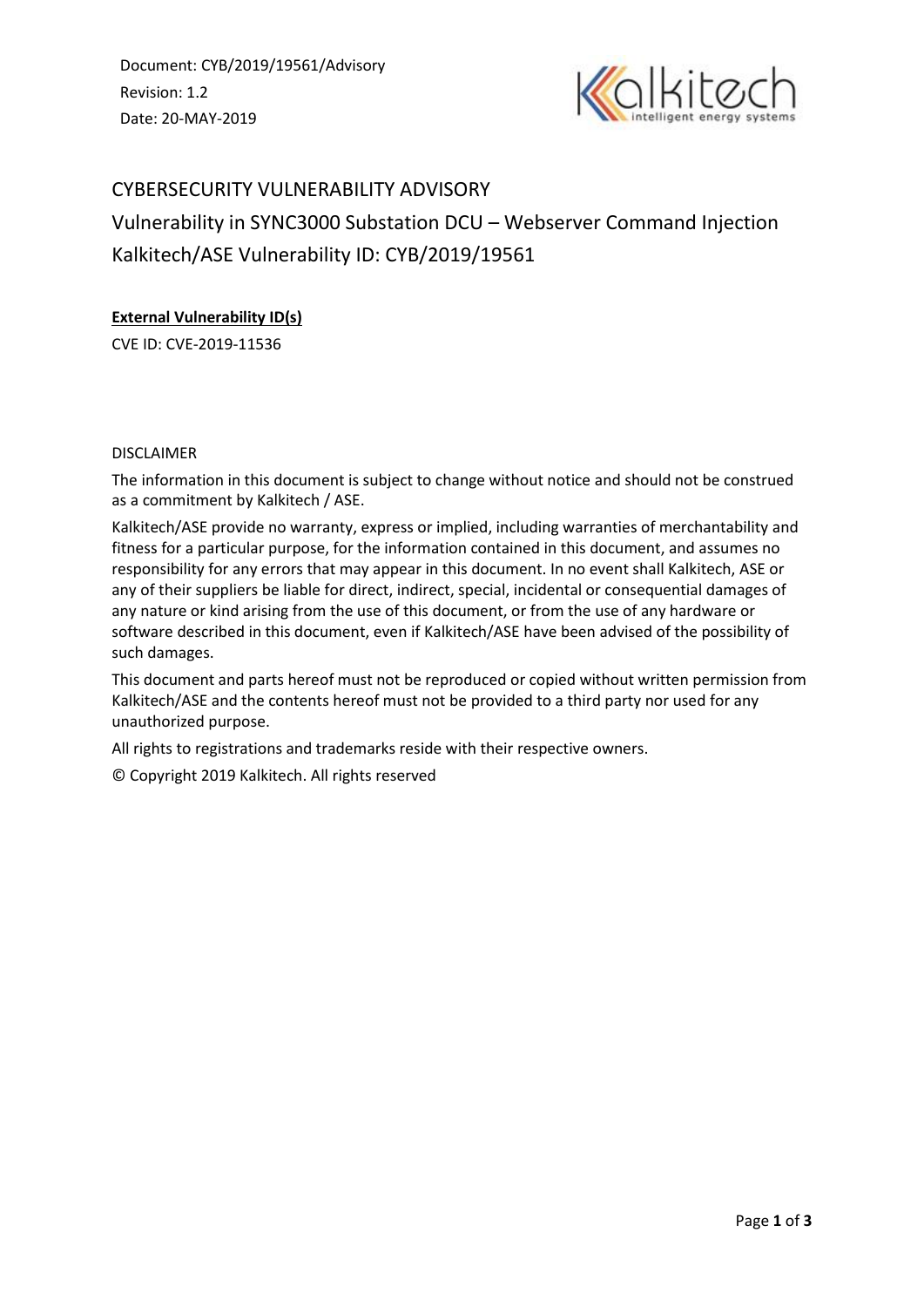Document: CYB/2019/19561/Advisory Revision: 1.2 Date: 20-MAY-2019



# **SUMMARY**

A security vulnerability in the SYNC3000 product allows an attacker to inject client-side commands or scripts to be executed in the device with privileged access. The attack requires network connectivity to the device and exploits the webserver interface, typically through a browser

Kalkitech/ASE provides a patch that sanitizes the application and eliminates this vulnerability. Not all versions of SYNC3000 devices are vulnerable to this issue. Please see "AFFECTED PRODUCTS" sections to verify if your SYNC3000 installations are susceptible and require the proposed mitigations to be applied

## **SEVERITY**

The vulnerability has been assessed using the Common Vulnerability Scoring System v2 and has the following characteristics

CVSS Base Score: 10.0

Impact Subscore: 10.0

Exploitability Subscore: 10.0

CVSS Temporal Score: 8.3

CVSS Environmental Score: NA

Modified Impact Subscore: NA

Overall CVSS Score: 8.3

CVSS V2 Vector: (AV:N/AC:L/Au:N/C:C/I:C/A:C/E:F/RL:OF/RC:C)

The Environmental Impact score has not been calculated since it depends on the deployment environment. Affected users are recommended to compute the environmental impact according to the characteristics of their deployment.

CVSSv2 Calculation NVD Link:

https://nvd.nist.gov/vuln-metrics/cvss/v2-calculator?vector=(AV:N/AC:L/Au:N/C:C/I:C/A:C/E:F/RL:OF/RC:C)

#### **VULNERABILITY DETAILS**

The vulnerability is caused due to insufficient sanitization of user entered fields submitted to the webserver.

## **AFFECTED PRODUCTS**

Product: SYNC3000 Family of Substation DCU/Gateways

Versions: GPC v2.22.6, 2.23.0, 2.24.0, 3.0.0, 3.1.0, 3.1.16, 3.2.3, 3.2.6, 3.5.0, 3.6.0 and 3.6.1 releases where WebHMI module is NOT installed. Specifically, if WebHMI module is installed, these versions are NOT susceptible to this issue.

Also, specifically, v4.x releases onwards are NOT susceptible.